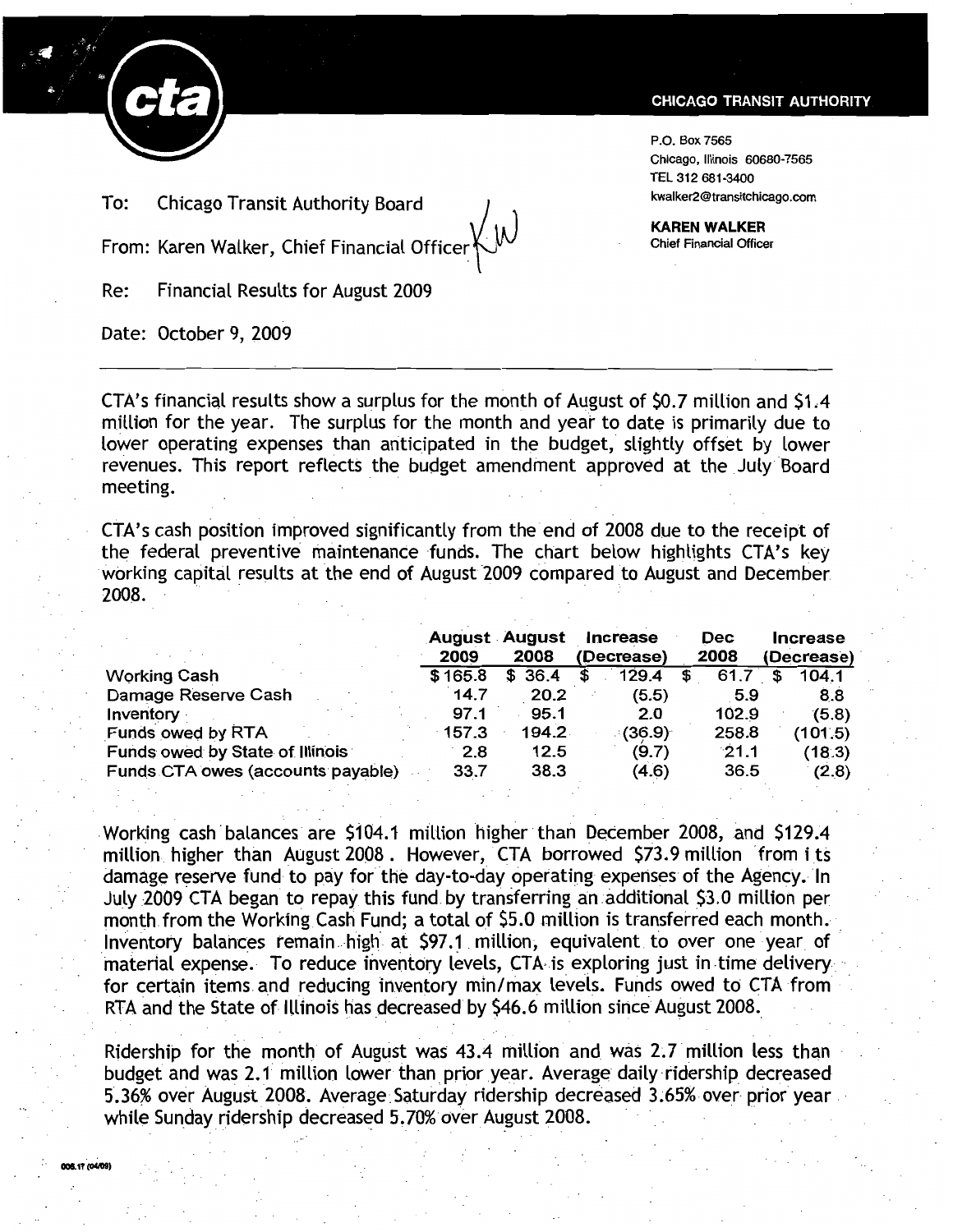Free rides totaled 6.6 million for the month and 48.1 million for the year; this is 1.3 million more than 2008 for the month and 13.3 million more for the eight month period. Free rides for seniors went into effect on March 17, 2008. The majority of free rides have been experienced on the bus system; bus accounts for 5.5 million of the total free rides for the month while rail is 1.1 million.

Bus ridership for the month of August was 25.9 million. This was 1.0 million or 3.7% less than budget but was 1.9 million or 6.8% less than August 2008. Rail ridership for August was 17.5 million and was 1.7 million or 8.8% less than budget and was 0.2 million or 1.3% less than prior year.

Public Funding Required for Operations for the month and the year was \$48.0 million and \$442.3 million, respectively and was favorable to the amended budget by \$0.7 million and \$1.4 million, respectively. However, as of August 31, CTA has only received \$288.9 million of the \$442.3 million of funding recorded as revenue funding for 2009.

Recovery Ratio, which measures the percentage of operating expenses CTA funds from internally generated revenues, was 62.29% for the month and 54.69% for the year to date period. This was unfavorable to budget by 0.25 percentage points for the month and 0.07 percentage points for the year to date primarily due to the lower revenues.

Operating Expenses for the month and year equaled \$102.9 million and \$830.5 million, respectively. For the current month, operating expenses were \$2.4 million or 2.2% less than budget. All expense categories were less than or equal to budget for the current month, except for fuel. For the year to date period, operating expenses were \$3.9 million lower than budget with all categories below budget, except fuel.

Labor Expense was \$71.7 million for the month of August and was \$0'.1 million less than budget due to vacancies, deferral of exempt pay raises, lower overtime and higher charges to capital jobs. Labor expense for the year to date equaled \$574.8 million and was favorable to budget by \$0.3 million primarily due to the same reasons as the month. Compared to last year, labor expense is \$7.0 million lower than the first eight months of 2008.

Material Expense was \$6.2 million for the month and was under budget by \$1.6 million or 20.3%. Material expense for the year to date equaled \$58.1 million and was favorable to budget by \$1.9 million. The lower material expense is due to lower than budgeted expenditures in bus operations. This reflects taking the NABI buses out of operation on February 19, 2009, the addition of the new buses, retirement of the 19 year old buses, lower material usage for rail cars and lower fare card material.

Fuel for Revenue Equipment was \$8.5 million for the month and \$66.2 million for the year to date. Fuel expense was \$0.3 million more than budget for the month and \$1.0 million more for the year. The average price paid in August was \$4.73 per gallon and was \$0.43 above the budget price of \$4.30 per gallon. Fuel consumption was 109,000 gallons less than budget. Miles per gallon was  $3.55$  compared to  $3.20$  in the budget.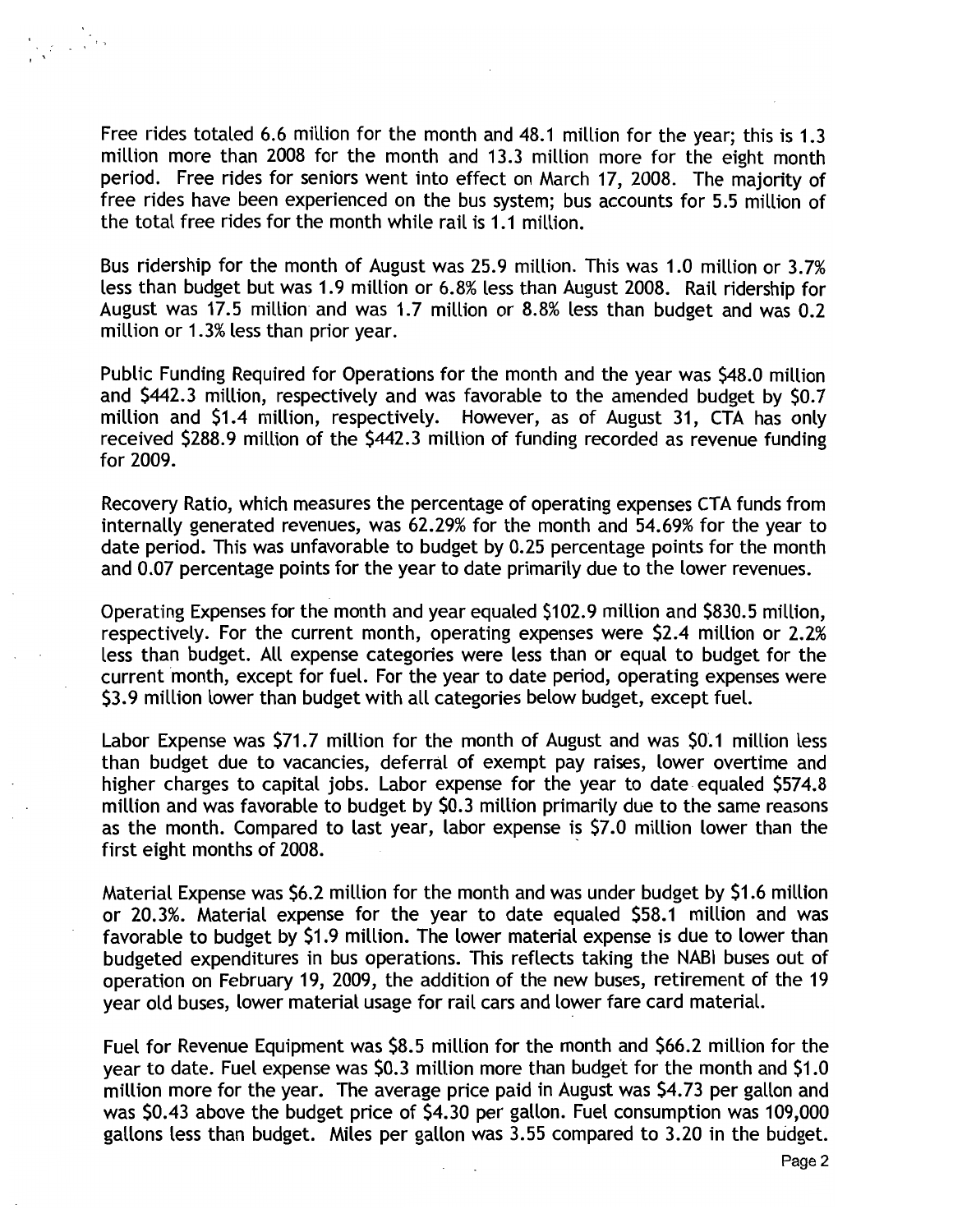Actual miles traveled were 6.4 million for the month compared to a budget of 6.1 million.

Electric Power for Revenue Equipment was \$3.3 million for the month and was on par with budget. Year to date power was \$26.8 million and was \$0.1 million less than budget. Rail mileage for the year was 46.7 million miles and was on par with budget.

Provision for Injuries and Damages Expense was \$1.4 million for the month and \$14.4 million for the year to date and was on par with budget.

Purchase of Security Services was \$2.7 million for the month and was \$0.1 million less than budget. Year to date security is \$20.9 million and was \$0.2 million less than budget.

Other Expenses equaled \$9.1 million for the month and were \$0.9 million less than budget. Year to date other expense was \$69.3 million and was \$2.4 million less than budget due to timing differences between actual and budget, lower interest expense on the pension obligation bonds, lower natural gas expense, lower facilities maintenance expenses and higher overhead charged to capital jobs.

Public funding for the month of August and the year was \$48.0 million and \$442.3 million, respectively. This was \$0.7 million less than budget for the month and \$1.4 million less than budget for the year.

System-Generated Revenue was \$54.9 million for the month and was \$1.7 million less than budget for the month due to lower fare revenue. Year to date System-Generated Revenue was \$388.2 million and was \$2.5 million less than budget. The year to date unfavorable variance was due to lower farebox and pass revenue and lower advertising revenue than budget.

Fare Revenue was \$43.8 million for the month and was \$8.0 million less than budget. The average fare for the current month was \$1.00 and was \$0.12 less than budget. Year to date fare revenue was \$337.7 million and was \$5.4 million less than budget primarily due to lower ridership. The average fare for the year was \$0..98 and was \$0.01 less than budget.

Reduced Fare Reimbursements were \$2.0 million for the month and \$16.2 million for the year. This was favorable to budget for the month by \$2.0 million and was on par with budget for the first eight months.

Advertising, Charter and Concessions Revenue equaled \$2.3 million in August and \$18.4 million for the year. This was below budget by \$0.6 million for the month and \$1.1 million for the year as the budget had anticipated higher advertising revenues than realized.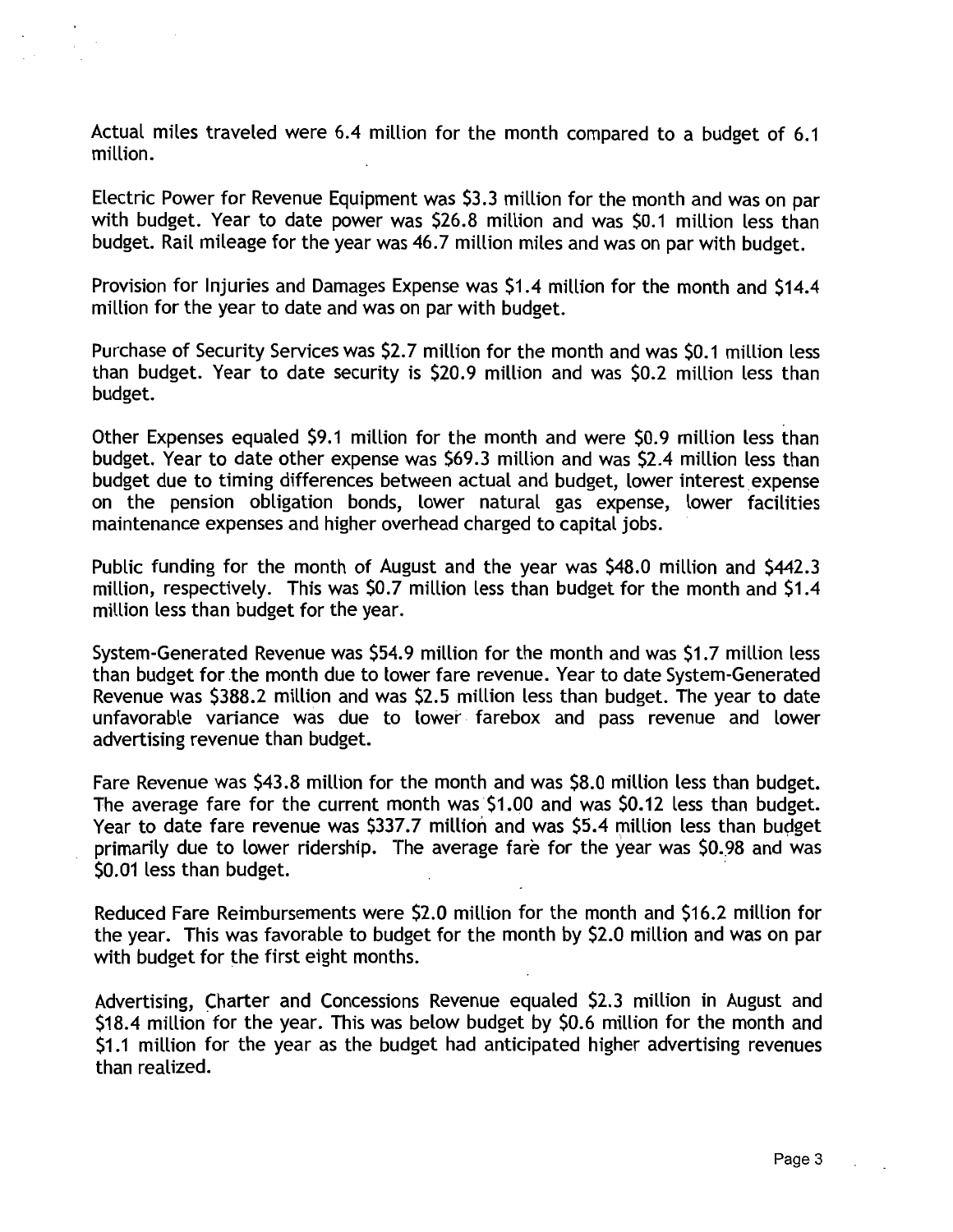Investment Income was \$0.1 million for the month and \$0.8 million for the year to date period. This was on par with the amended budget for the current month and year to date.

Statutory Required Contributions were \$0.0 million for the month and year to date and were on par with budget.

All Other Revenue was \$6.8 million for the month and \$15.0 million for the year to date period. This was \$4.9 million more than budget for the month and \$4.0 million for the year due to the one-time revenue resulting from the termination of one of the three interest rate swap agreements. CTA received \$5.4 million in August 2009 related to the swap termination.